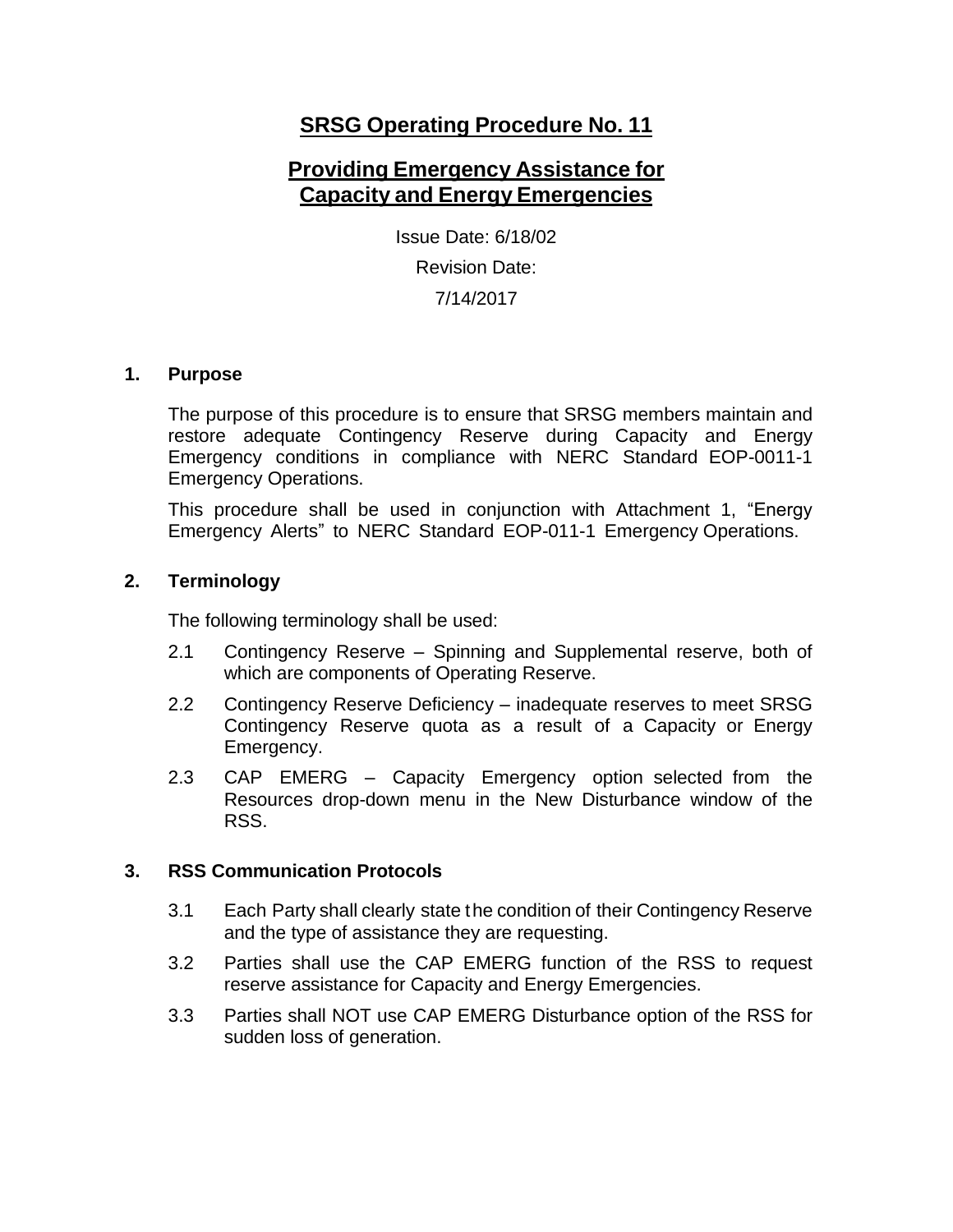## **4. Principles**

- 4.1 All Parties are required to maintain their SRSG Contingency Reserve quota under capacity or energy emergency conditions up to and including alert 2, and shall take all steps necessary including, but not limited to the following:
	- 4.1.1 Purchase of reserves without regard to price
	- 4.1.2 Shed interruptible load
	- 4.1.3 Curtail non-firm sales
	- 4.1.4 Designate any load as part of, or as its entire SRSG Nonspinning Reserve requirement as long as the load can be shed within 10 minutes. This load is determined by the individual Party's policies and business practices.
- 4.2 A deficient Party up to and including alert 2 remains obligated to deliver Emergency Assistance for a sudden loss of generation per O.P. 5.
- 4.3 Deficient Parties shall report Reserve status to the Reliability Coordinator.
- 4.4 Other Parties shall assist deficient Parties when possible.

#### **5. Acquiring Contingency Reserve during a Capacity and Energy Emergency**

- 5.1 Parties who have or anticipate a Contingency Reserve Deficiency, and have been unsuccessful in acquiring the reserve through their Load Serving Entity, should contact each Party directly.
- 5.2 Each Party contacted by the deficient Party shall review its resources to determine if surplus Contingency Reserve is available.
- 5.3 If surplus Contingency Reserve is available the Parties shall make the necessary scheduling arrangements, including transmission, for delivery of the Contingency Reserve.
- 5.4 The quantity and price of Contingency Reserve available for sale will be at the discretion of the delivering Party.

#### **6. Use of CAP EMERG**

- 6.1 Deficient Party
	- 6.1.1 Before initiating a CAP EMERG disturbance, a Party shall complete the following:
		- 6.1.1.1 Request an Energy Emergency Alert from the Reliability Coordinator.
		- 6.1.1.2 Convert all Supplemental Reserve to Spinning Reserve.